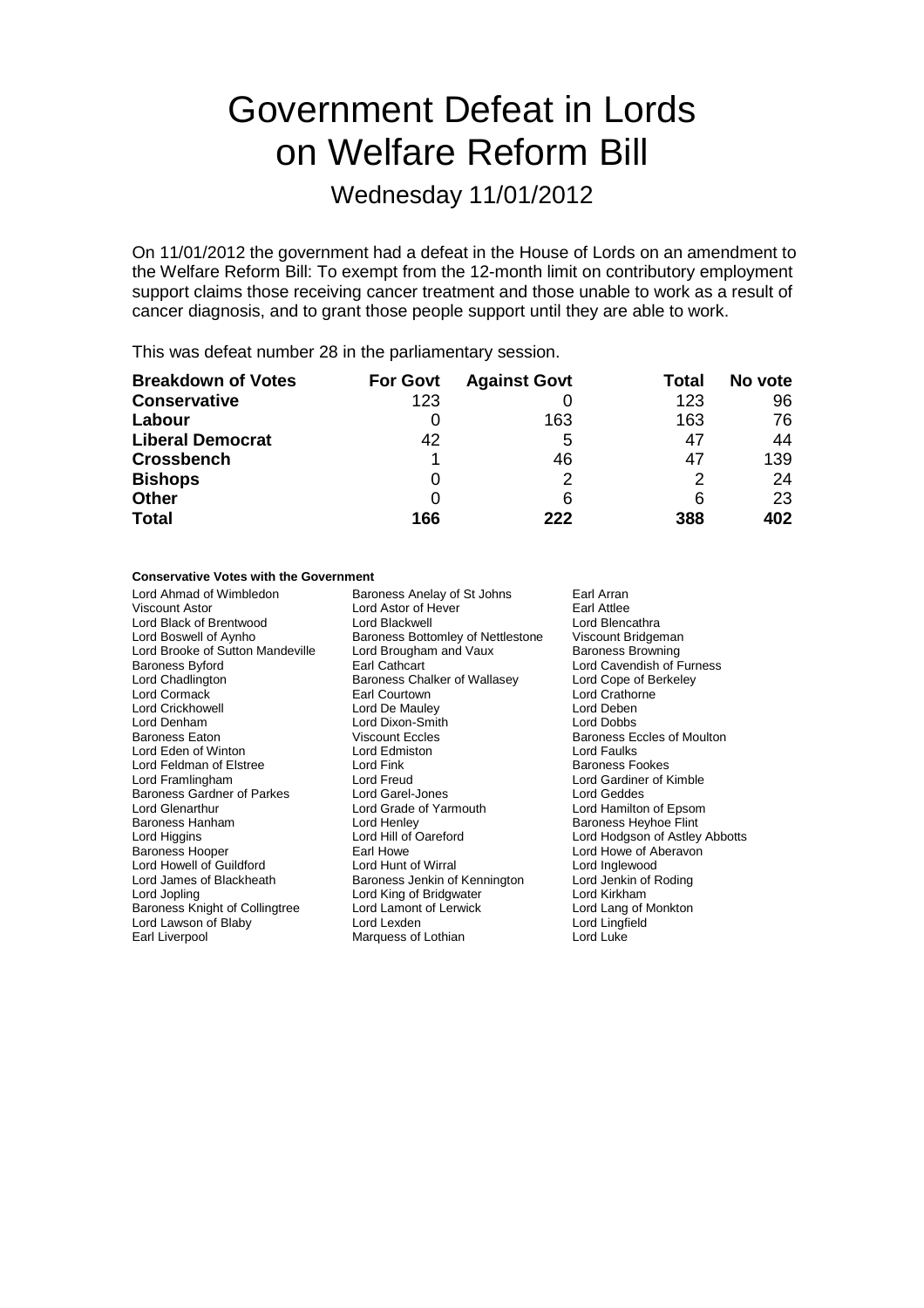- Lord MacGregor of Pulham Market Lord Mackay of Clashfern Lord Marlesford Lord Mayhew of Twysden Lord McColl of Dulwich Baroness Miller of Hendon<br>
Lord Maseby<br>
Duke of Montrose Baroness Morris of Bolton Lord Naseby Baroness Noakes Lord Northbrook Lord Norton of Louth Baroness O'Cathain **Lord Palumbo**<br>
Baroness Perry of Southwark **Lord Poper** Lord Poper<br>
Lord Poper<br>
Lord Poper<br>
Cord Poper<br>
Cord Poper<br>
Baroness Rawlings Baroness Perry of Southwark Lord Popat<br>Lord Ribeiro **Baroness Rawlings** Lord Risby Lord Rotherwick **Lord Ryder of Wensum** Cord Sanderson of Bowden<br>
Lord Sassoon **Lord Sexual Baroness Seccombe** Lord Selkirk of Douglas Lord Sassoon **Baroness Seccombe** Lord Selkirk of Douglas<br>
Lord Selsdon **Baroness Shackleton of Belgravia** Lord Shaw of Northstead Baroness Shephard of Northwold Earl Shrewsbury<br>
Lord Stewartby **Earl Shrewsbury Baroness Stowell of Beeston** Lord Strathclyde Lord Taylor of Holbeach Lord Trefgarne Lord Treform Lord Trimble<br>
Lord True Lord Tunendhat Baroness Trumpington Lord Tunendhat Lord True<br>
Viscount Ullswater<br>
Viscount Ullswater
Conness Verma Viscount Ullswater Baroness Verma Lord Wasserman
	- Baroness Morris of Bolton Lord Risby Lord Roberts of Conwy<br>
	Lord Ryder of Wensum Lord Sanderson of Bow Baroness Shackleton of Belgravia<br>Earl Shrewsbury Baroness Stowell of Beeston Lord Strathcly<br>
	Lord Trefgarne Lord Trimble
- Viscount Younger of Leckie

#### **Conservative Votes against the Government**

#### **Labour Votes with the Government**

### **Labour Votes against the Government**

Lord Alli Lord Anderson of Swansea Baroness Armstrong of Hill Top<br>Lord Bach Baroness Bakewell Lord Bassam of Brighton Lord Bach **Baroness Bakewell Baroness Bakewell** Lord Bassam of Brighton<br>
Lord Berkeley **Baroness Billingham** Lord Bilston Baroness Blackstone **Baroness Blood** Baroness Blood Lord Boateng<br>
Lord Boateng<br>
Lord Boyd of Duncansby Lord Bradley Lord Borrie **Lord Boyd of Duncansby**<br>
Lord Bragg **Lord Brennan** Lord Branch Lord Brennan Lord Brennan Lord Brennan Lord Brooke of Alverthorpe<br>
Lord Brookman Lord Campbell-Savours Lord Carter of Coles Lord Brookman Lord Campbell-Savours<br>
Viscount Chandos Coles Lord Christopher Lord Clinton-Davis **Lord Collins of Highbury** Baroness Corston<br>
Lord Davies of Oldham **Lord Davies of Stamford** Lord Davies of Coity Lord Davies of Oldham Lord Davies of Stamford Lord Davies of C<br>
Lord Dixon Corp Caroness Donaghy Corp Baroness Davies Drake Lord Dixon Baroness Donaghy Baroness Donaghy<br>
Lord Dubs Baroness Donaghy Baroness Donaghy<br>
Lord Dubs Baroness Donaghy Baroness Donaghy Lord Dubs<br>
Lord Evans of Temple Guiting Exercise Earrington of Ribbleton Lord Eaulkner of Worcester Lord Filkin Lord Filkin Commode Commode Commode Baroness Ford Cumnock<br>Baroness Gale Commode Lord Gavron Lord Cumnock Baroness Gibson of Marke Baroness Gale Lord Gavron Baroness Gibson of Market Rasen Lord Giddens **Lord Gilbert** Lord Gilbert Lord Gilbert Lord Glasman<br>
Baroness Golding **Contains Baroness Goudie** Baroness Gou Baroness Golding **Baroness Goudie** Baroness Gould of Potternewton<br>
Baroness Gould of Potternewton<br>
Lord Grantchester **Baroness Gould of Burry Port** Lord Grantchester Lord Grenfell Lord Griffiths of Burry Port Lord Harrison **Lord Hart of Chilton** Lord Hart of Chilton Lord Haworth<br>Baroness Hayter of Kentish Town Baroness Healy of Primrose Hill Baroness Henig Baroness Hilton of Eggardon<br>Lord Howie of Troon Lord Hunt of Chesterton Lord Hunt of Kings Heath Lord Irvine of Lairg<br>
Lord Janner of Braunstone Lord Jones Lord Saroness Jones of Lord Judd<br>
Baroness King of Bow **Baroness Kennedy of The Shaws** Lord Kennedy of Southware Baroness Kingsmill Baroness King of Bow Lord King of West Bromwich Baroness Kingsmill Baroness Kingsmill Baroness Kinnock of Holyhead Lord Kirkhill Lord Knight of Weymouth Lord Layard Lord Layard Lord Layard Levy<br>
Lord Leitch Lord Liddle Lord Lipsey Lord Lipsey Baroness Lister of Burtersett<br>
Lord Lympne Lord Macdonald of Tradeston Lord MacKenzie of Culkein Lord Mackenzie of Framwellgate

Baroness Adams of Craigielea Lord Adonis Lord Ahmed Lord Berkeley Baroness Billingham Lord Bilston Baroness Farrington of Ribbleton<br>Baroness Ford Baroness Healy of Primrose Hill Baroness Henig<br>Baroness Hollis of Heigham Lord Howarth of Newport Lord Howie of Troon Lord Hoyle Lord Hughes of Woodside Baroness Kinnock of Holyhead Lord Kirkhill<br>Lord Lavard Lord Lea of Crondall Lord Macdonald of Tradeston Lord MacKenzie of Culkein<br>Baroness Mallalieu Baroness Massey of Darwen

Lord Clarke of Hampstead Lord Harris of Haringey Baroness Jones of Whitchurch<br>Lord Kennedy of Southwark Baroness Liddell of Coatdyke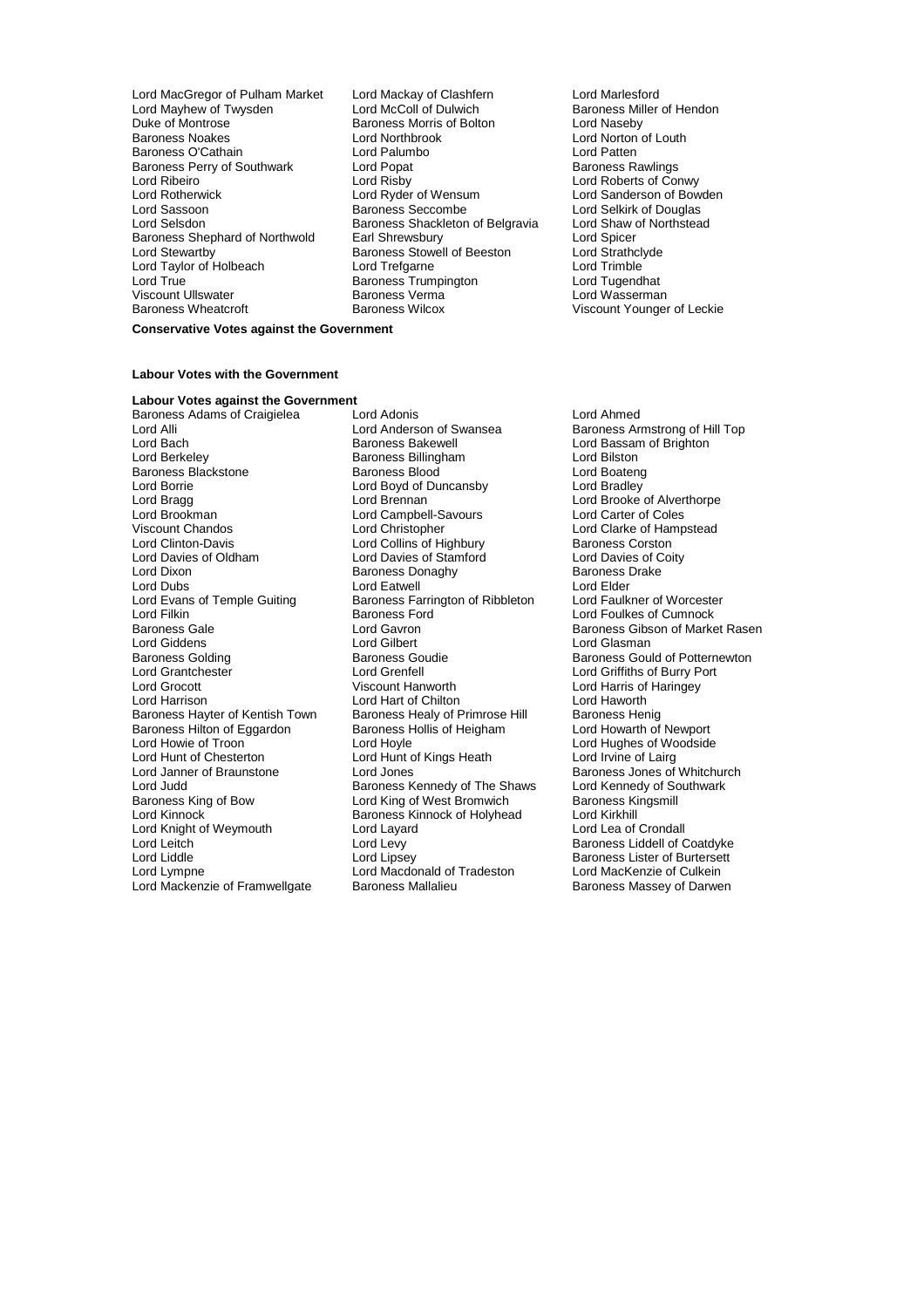- Lord McFall of Alcluith Baroness McIntosh of Hudnall<br>
Lord Mitchell Cord Moonie of Lutonie of Lord Moonie Lord Tomlinson<br>
Lord Tunnicliffe 
Lord Tunnerg<br>
Lord Tunnerg Baroness Wheeler **Baroness Whitaker Baroness Whitaker**<br> **Baroness Whitaker Baroness Whitaker Lord Williams of Elvel Baroness Whitaker** Lord Young of Norwood Green
- Lord Maxton **Communist Communist Communist Communist Communist Communist Communist Communist Communist Communist Communist Communist Communist Communist Communist Communist Communist Communist Communist Communist Communist** Lord Moonie<br>
Lord Morris of Handsworth<br>
Lord Morris of Aberavon Baroness Morgan of Huyton Lord Morris of Handsworth Lord Morris of Aberavon<br>Baroness Morris of Yardley Baroness Nye Lord O'Neill of Clackmar Baroness Morris of Yardley Baroness Nye and Baroness Northern Lord O'Neill of Clackmannan<br>
Lord Patel of Bradford **Baroness Pitkeathley** Lord Plant of Highfield **Baroness Pitkeathley Lord Plant of Highfield<br>
Lord Prescott** Baroness Prosser Lord Ponsonby of Shulbrede Lord Prescott **Baroness Provide Lord Prescott** Baroness Prosent Baroness Prosent Baroness Prosent Baroness Prosent Baroness Prosent Baroness Provide Baroness Provide Baroness Provide Baroness Pro Lord Puttnam in the State of Baroness Quin Corporation and Lord Radice<br>
Baroness Ramsay of Cartvale Corporation Lord Rea Baroness Ramsay of Cartvale Lord Rea Lord Robertson of Port Ellen Lord Rosser<br>
Lord Richard Lord Robertson of Port Ellen Lord Rosser Lord Richard **Lord Robertson of Port Ellen** Lord Rosser<br>
Lord Rowlands **Container Baroness Royall of Blaisdon** Lord Sawyer Lord Rowlands Baroness Royall of Blaisdon Lord Sawyer Baroness Scotland of Asthal Lord Sewel (Baroness Scotland of Asthal Lord Search Baroness Sherlock Basildon Baroness Sherlock Chape Baroness Smith of Basildon<br>Lord Stevenson of Balmacara Example Lord Stevenson of Balmacara<br>
Baroness Taylor of Bolton Lord Temple-Morris Baroness Thornton<br>
Lord Touhig<br>
Lord Touhig<br>
Lord Touhig<br>
Lord Touhig<br>
Lord Touhig<br>
Lord Touhig<br>
Lord Tresman Lord Tunnicliffe Lord Turnberg Lord Turnberg Baroness Turner of Camden<br>
Baroness Wall of New Barnet Baroness Warwick of Undercliffe Lord West of Spithead Baroness Wall of New Barnet Baroness Warwick of Undercliffe Lord West of Spithead Corp.<br>Baroness Wheeler Baroness Whitaker Baroness Wilkins
	- Lord Stevenson of Balmacara Baroness Symons of Vernham Dean<br>
	Lord Temple-Morris Baroness Thornton Baroness Worthington

### **Liberal Democrat Votes with the Government**<br>Lord Addington Lord Alderdice

Lord Ashdown of Norton-sub-Hamdon Baroness Brinton Lord Burnett Lord Cotter **Content Content Content Content Content Content Content Content Content Content Content Content Content**<br>Baroness Jolly **Content Content Content Content Content Content Content Content Content Content Content** Baroness Jolly **Lord Kirkwood of Kirkhope** Baroness Kramer Baroness Kramer School Baroness Kramer Baroness Kramer<br>Lord Lee of Trafford **Baroness Linklater of Butterstone** Lord Loomba Lord Lee of Trafford **Baroness Linklater of Butterstone**<br>
Baroness Maddock **Baroness** Linklater and Kellie Baroness Maddock Earl Mar and Kellie Lord Marks of Henley-on-Thames Lord McNally **Communist Communist Lord Newby Communist Communist Communist Communist Communist Communist Communist Communist Communist Communist Communist Communist Communist Communist Communist Communist Communist Commu** Baroness Parminter **Baroness Randerson**<br>
Lord Rennard<br>
Lord Rennard<br>
Lord Roberts of Llandudno Baroness Sharp of Guildford Lord Shutt of Greetland Lord Steel of Aikwood Lord Stephen Lord Stoneham of Droxford Lord Storey Baroness Thomas of Winchester Lord Tyler<br>
Lord Wallace of Tankerness **Container Baroness Walmsley** Lord Watson of Richmond Lord Wallace of Tankerness

#### **Liberal Democrat Votes against the Government**

Lord Teverson Lord Thomas of Gresford<br>
Lord Tyler Lord Wallace of Saltaire

Lord Avebury **Lord Clement-Jones** Baroness Doocey<br>
Baroness Tonge **Baroness Baroness Williams of Crosby** Baroness Williams of Crosby

#### **Crossbench Votes with the Government** Lord Mawson

### **Crossbench Votes against the Government**<br> **Lord Aberdare** Lord Adebowale

- Lord Blair of Boughton **Baroness Boothroyd** Cord Boyce<br>
Viscount Brookeborough Carl Clancarty Carl Bossey Chronic Craigavon Viscount Brookeborough<br>Lord Crisp Lord Crisp Lord Crisp Lord Clancarty<br>
Lord Crisp Lord Crisp Lord Crisp Lord Crisp Lord Crisp Lord Crisp Lord Crisp Lord Crisp Lord Crisp Lord Crisp<br>
Baroness Finlay of Llandaff Baroness Grey-Thompson Lord Hall of Birkenhea Baroness Finlay of Llandaff Baroness Grey-Thompson Baroness Hollins<br>Baroness Havman Baroness Lord Hennessy of Nympsfield Baroness Hollins Baroness Howarth of Breckland Baroness Howe of Idlicote Lord Kakkar Lord Kerr of Kinlochard Lord Kilclooney<br>
Earl Lytton Carl Cytton Carl Baroness Masham of Ilton Lord May of Oxford
- Lord Aberdare Lord Atlantic Lord Adebowale Lord Atlantic Lord Alton of Liverpool<br>
Lord Best Lord Best Lord Best Lord Bichard Lord Bew Lord Bichard<br>
Baroness Boothroyd Lord Boyce Lord Hennessy of Nympsfield Baroness Hollins Hollins Hollins Hollins Hollins Hollins Hollins Hollins Hollins H<br>Baroness Howe of Idlicote Lord Kakkar Baroness Masham of Ilton
- Lord Allan of Hallam<br>Lord Burnett Lord Roberts of Llandudno<br>
Lord Roberts of Llandudno<br>
Lord Steel of Aikwood<br>
Lord Steel of Aikwood